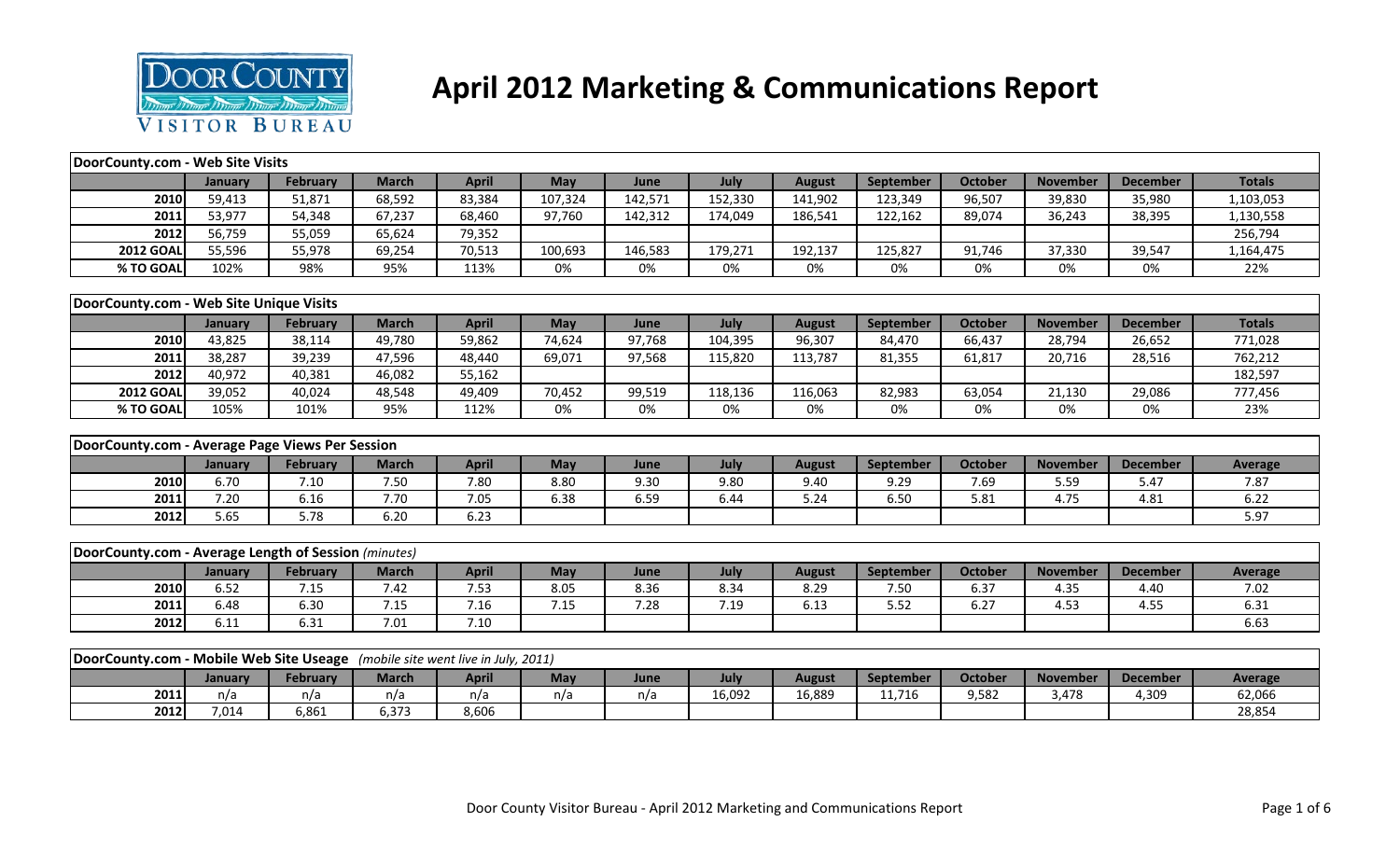| DoorCounty.com - Top Ten Most Requested Pages for the Month |                                     |
|-------------------------------------------------------------|-------------------------------------|
| 1)/where-to-stay                                            | 6)/events/                          |
| 2) home page                                                | 7) /where-to-dine                   |
| 3) /what-to-do                                              | 8) /where-to-stay/waterfront        |
| 4) / events                                                 | 9) /where-to-stay/pets-allowed      |
| 5) /plan-your-trip                                          | 10) /plan-your-trip/hotel-motel-inn |

| DoorCounty.com - Top Ten Sources |                          |
|----------------------------------|--------------------------|
| 1) google/organic                | 6) aol/organic           |
| $2)$ (direct) / (none)           | 7) facebool.com/referral |
| 3) bing/organic                  | 8) dnr.wi.gov/referral   |
| 4) yahoo/organic                 | 9) ask/organic           |
| 5) DC/email                      | 10) midwestliving.com    |

| Social Media: Facebook |         |                 |              |              |            |         |                               |               |                  |                |                 |                 |               |
|------------------------|---------|-----------------|--------------|--------------|------------|---------|-------------------------------|---------------|------------------|----------------|-----------------|-----------------|---------------|
| <b>Impressions</b>     | January | <b>February</b> | <b>March</b> | <b>April</b> | May        | June    | July                          | <b>August</b> | September        | <b>October</b> | <b>November</b> | <b>December</b> | <b>Totals</b> |
| 2011                   | n/a     | n/a             | n/a          | n/a          | n/a        | n/a     | n/a                           | 286,488       | 245,032          | 191,854        | 4,113,378       | 4,248,343       | 9,085,095     |
| 2012                   | 191,394 | 198,686         | 198,684      | 163,672      |            |         |                               |               |                  |                |                 |                 | 752,436       |
| <b>Post Views</b>      | January | <b>February</b> | <b>March</b> | <b>April</b> | May        | June    | July                          | <b>August</b> | September        | <b>October</b> | <b>November</b> | <b>December</b> | <b>Totals</b> |
| 2011                   | 199,521 | 193,298         | 178,586      | 114,181      | 163,650    | 219,700 | 168,839                       | 172,648       | 45,020           | 40,769         | 1,089,150       | 960,516         | 3,545,878     |
| 2012                   | 42,566  | 44,999          | 52,921       | 46,245       |            |         |                               |               |                  |                |                 |                 | 186,731       |
| <b>Page Views</b>      | January | February        | <b>March</b> | <b>April</b> | <b>May</b> | June    | July                          | <b>August</b> | <b>September</b> | October        | <b>November</b> | <b>December</b> | <b>Totals</b> |
| 2011                   | 763     | 1,430           | 1,627        | 827          | 1,035      | n/a     | 730                           | 4,761         | 2,823            | 2,155          | 2,640           | 1,403           | 20,194        |
| 2012                   | 2,485   | 3,072           | 2,377        | 1,735        |            |         |                               |               |                  |                |                 |                 | 9,669         |
| "Talking about this"   | January | February        | <b>March</b> | <b>April</b> | May        | June    | July                          | <b>August</b> | <b>September</b> | <b>October</b> | <b>November</b> | <b>December</b> | <b>Totals</b> |
| 2011                   | n/a     | n/a             | n/a          | n/a          | n/a        | n/a     | 111                           | 1,370         | 802              | 481            | 1,121           | 417             | 4,302         |
| 2012                   | 1,228   | 848             | 617          | 400          |            |         |                               |               |                  |                |                 |                 | 3,093         |
|                        |         |                 |              |              |            |         | July 2011 Data from 7/19-7/31 |               |                  |                |                 |                 |               |

| Social Media: Twitter Followers |         |          |       |       |     |       |       |               |           |         |                 |                 |               |
|---------------------------------|---------|----------|-------|-------|-----|-------|-------|---------------|-----------|---------|-----------------|-----------------|---------------|
|                                 | January | February | March | April | May | June  | July  | <b>August</b> | September | October | <b>November</b> | <b>December</b> | <b>Totals</b> |
| 2010                            | n/a     | 136      | 176   | 210   | 254 | 291   | 336   | 412           | 472       | 520     | 652             | 733             | 4,192         |
| 2011                            | 785     | 825      | 813   | 901   | 955 | 1,002 | 1,034 | 1,094         | 1,123     | 1,207   | 1,238           | 1,271           | 12,248        |
| 2012                            | 1.352   | 1,392    | 1.430 | 1,427 |     |       |       |               |           |         |                 |                 | 5,601         |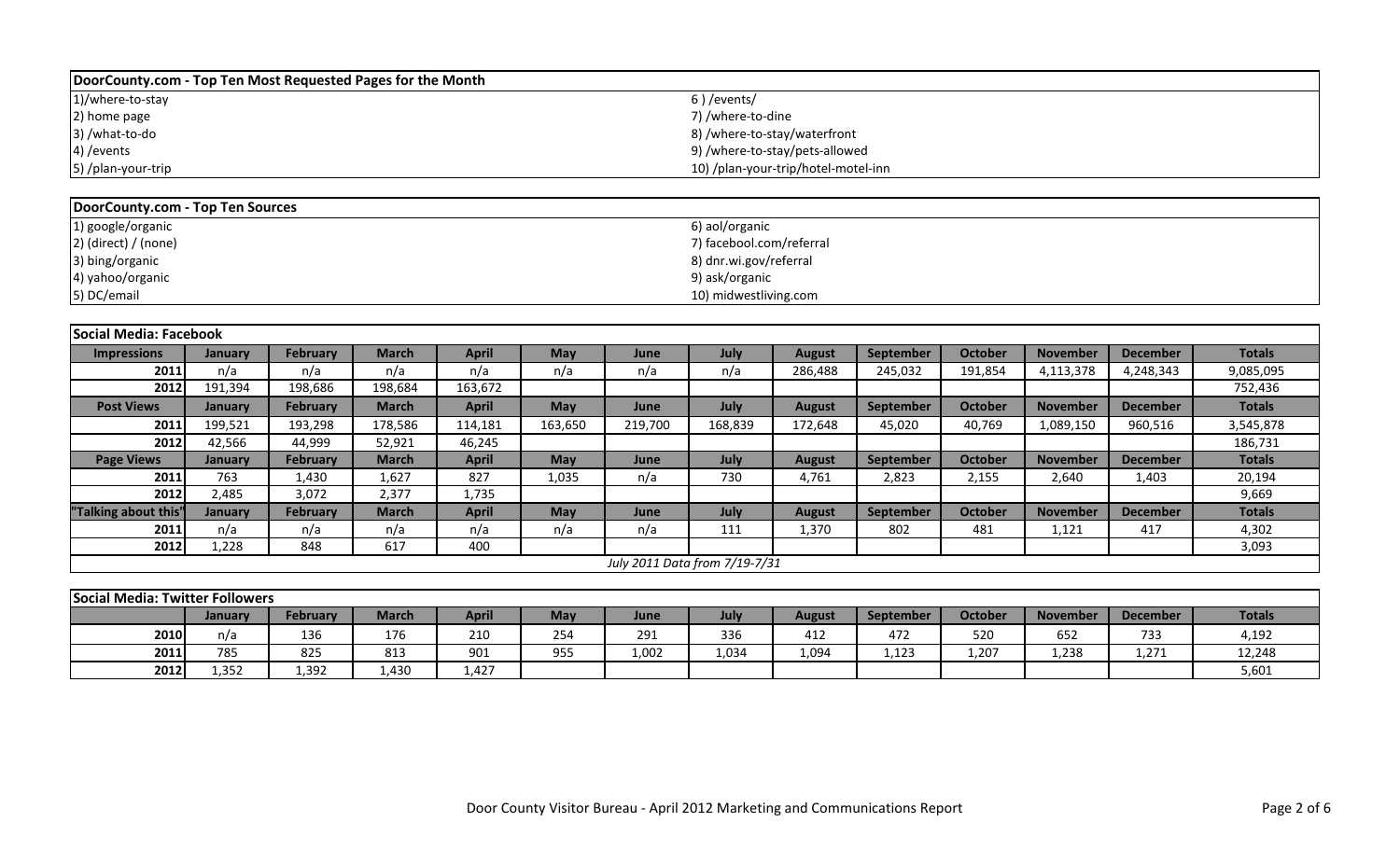|                                                                                                                                                       | Social Media: Blog Page Views |     |     |     |     |     |       |     |              |     |     |     |       |  |
|-------------------------------------------------------------------------------------------------------------------------------------------------------|-------------------------------|-----|-----|-----|-----|-----|-------|-----|--------------|-----|-----|-----|-------|--|
| April<br><b>Totals</b><br>July<br>October<br>February<br>May<br><b>November</b><br>March<br><b>December</b><br>September<br>August<br>June<br>January |                               |     |     |     |     |     |       |     |              |     |     |     |       |  |
| 2010                                                                                                                                                  | n/a                           | n/a | n/a | n/a | n/a | n/a | n/a   | 361 | $\sim$<br>28 | 214 | 165 | 189 | 957   |  |
| 2011                                                                                                                                                  | 290                           | 139 | 184 | 98  | 373 | 777 | 1,053 | 388 | 357          | 775 | 433 | 630 | 5,497 |  |
| 2012                                                                                                                                                  | 831                           | 816 | 584 | 495 |     |     |       |     |              |     |     |     | 2,726 |  |

| <b>Explore The Door Video Travel Show Activity (views/downloads)</b>                                                                                                              |       |       |                                        |        |        |        |        |        |        |        |       |       |         |  |
|-----------------------------------------------------------------------------------------------------------------------------------------------------------------------------------|-------|-------|----------------------------------------|--------|--------|--------|--------|--------|--------|--------|-------|-------|---------|--|
| <b>April</b><br><b>Totals</b><br><b>October</b><br><b>May</b><br>February<br><b>March</b><br><b>November</b><br>July<br><b>December</b><br>September<br>August<br>June<br>January |       |       |                                        |        |        |        |        |        |        |        |       |       |         |  |
| 2010                                                                                                                                                                              | 9,638 | 8,126 | 9,670                                  | 10,518 | 10,963 | 12,829 | 16,608 | 15,617 | 14,336 | 12,512 | 5,789 | 6,635 | 133,241 |  |
| 2011                                                                                                                                                                              | 7.042 | 5,958 | .<br>$\overline{\phantom{a}}$<br>,, JJ | 8,587  | 10,468 | 18,005 | 21,511 | 18,525 | 12,014 | 9,532  | 4,558 | 5,460 | 129,415 |  |
| 2012                                                                                                                                                                              | 5,558 | 606,د | ',296                                  | 7,315  |        |        |        |        |        |        |       |       | 26,775  |  |

| <b>Pay-Per-Click Results</b> |                |          |              |       |       |       |       |        |                  |         |                 |                 |               |
|------------------------------|----------------|----------|--------------|-------|-------|-------|-------|--------|------------------|---------|-----------------|-----------------|---------------|
|                              | <b>January</b> | February | <b>March</b> | April | May   | June  | July  | August | <b>September</b> | October | <b>November</b> | <b>December</b> | <b>Totals</b> |
| 2010                         | 4,614          | 1,385    | 9,300        | 6,582 | 5.264 | 6,424 | 439,د | 6,721  | 6,983            | 6,507   | 3,656           | 3,836           | 70,711        |
| 2011                         | 4,504          | 443,ا    | 4,606        | 7,998 | 8,431 | 8,513 | 8,139 | 8,194  | 8,254            | 7,125   | 4,954           | 5,423           | 80,584        |
| 2012                         |                |          |              | 4,419 |       |       |       |        |                  |         |                 |                 | 4,419         |

*\*Program started in April*

|      |         |                 | Door County E-Newsletter - Number of E-Mails Sent |              |         |         |         |               |           |         |                 |                 |               |  |  |
|------|---------|-----------------|---------------------------------------------------|--------------|---------|---------|---------|---------------|-----------|---------|-----------------|-----------------|---------------|--|--|
|      | Januarv | <b>February</b> | <b>March</b>                                      | <b>April</b> | May     | June    | July    | <b>August</b> | September | October | <b>November</b> | <b>December</b> | <b>Totals</b> |  |  |
| 2010 | 371.019 | 360,592         | 354,519                                           | 354.430      | 789,935 | 338,109 | 384,033 | 561,135       | 1,067,900 | 530,701 | 538,905         | 535,579         | 6,186,857     |  |  |
| 2011 | 515.962 | 595,083         | 510,210                                           | 504,288      | 583,245 | 493,554 | 485,410 | 477.504       | 463.342   | 461,517 |                 | 450,877         | 5,540,992     |  |  |
| 2012 | 437.876 | 429,892         | 422.016                                           | 416,363      |         |         |         |               |           |         |                 |                 | 1,706,147     |  |  |

| Door County E-Newsletter - Open Rates |         |                 |        |        |        |        |        |        |           |                |          |                 |                |
|---------------------------------------|---------|-----------------|--------|--------|--------|--------|--------|--------|-----------|----------------|----------|-----------------|----------------|
|                                       | January | <b>February</b> | March  | April  | May    | June   | July   | August | September | <b>October</b> | November | <b>December</b> | <b>Average</b> |
| <b>2010</b>                           | 5.00%   | 13.46%          | 12.70% | 14.40% | 15.05% | 14.31% | 12.70% | L4.30% | 13.19%    | 11.55%         | 9.13%    | 9.94%           | 12.98%         |
| 2011                                  | 4.52%   | 9.00%           | 13.16% | 12.08% | 1.00%  | 14.35% | 15.72% | L7.13% | 15.00%    | 12.68%         | 0.00%    | 12.90%          | 12.30%         |
| 2012                                  | 6.67%   | 12.70%          | 14.10% | 17.20% |        |        |        |        |           |                |          |                 | 15.17%         |

| <b>Door County E-Newsletter - Click Thru's</b>                                                                                                                |       |       |       |       |        |       |       |       |       |       |       |       |       |  |
|---------------------------------------------------------------------------------------------------------------------------------------------------------------|-------|-------|-------|-------|--------|-------|-------|-------|-------|-------|-------|-------|-------|--|
| April<br>May<br>July<br>October<br><b>February</b><br><b>November</b><br>Average<br>August<br>September<br><b>December</b><br><b>March</b><br>June<br>Januarv |       |       |       |       |        |       |       |       |       |       |       |       |       |  |
| 2010                                                                                                                                                          | 3.57% | 3.80% | 3.11% | 2.96% | 3.01%  | 3.51% | 2.96% | 2.25% | 3.02% | 2.69% | 1.69% | 2.05% | 2.89% |  |
| 2011                                                                                                                                                          | 3.55% | 5.20% | 3.19% | 1.31% | 18.00% | 2.94% | 3.82% | 3.73% | 3.15% | 2.48% | 0.00% | 2.16% | 5.21% |  |
| 2012                                                                                                                                                          | 3.86% | 2.80% | 2.00% | 2.10% |        |       |       |       |       |       |       |       | 2.69% |  |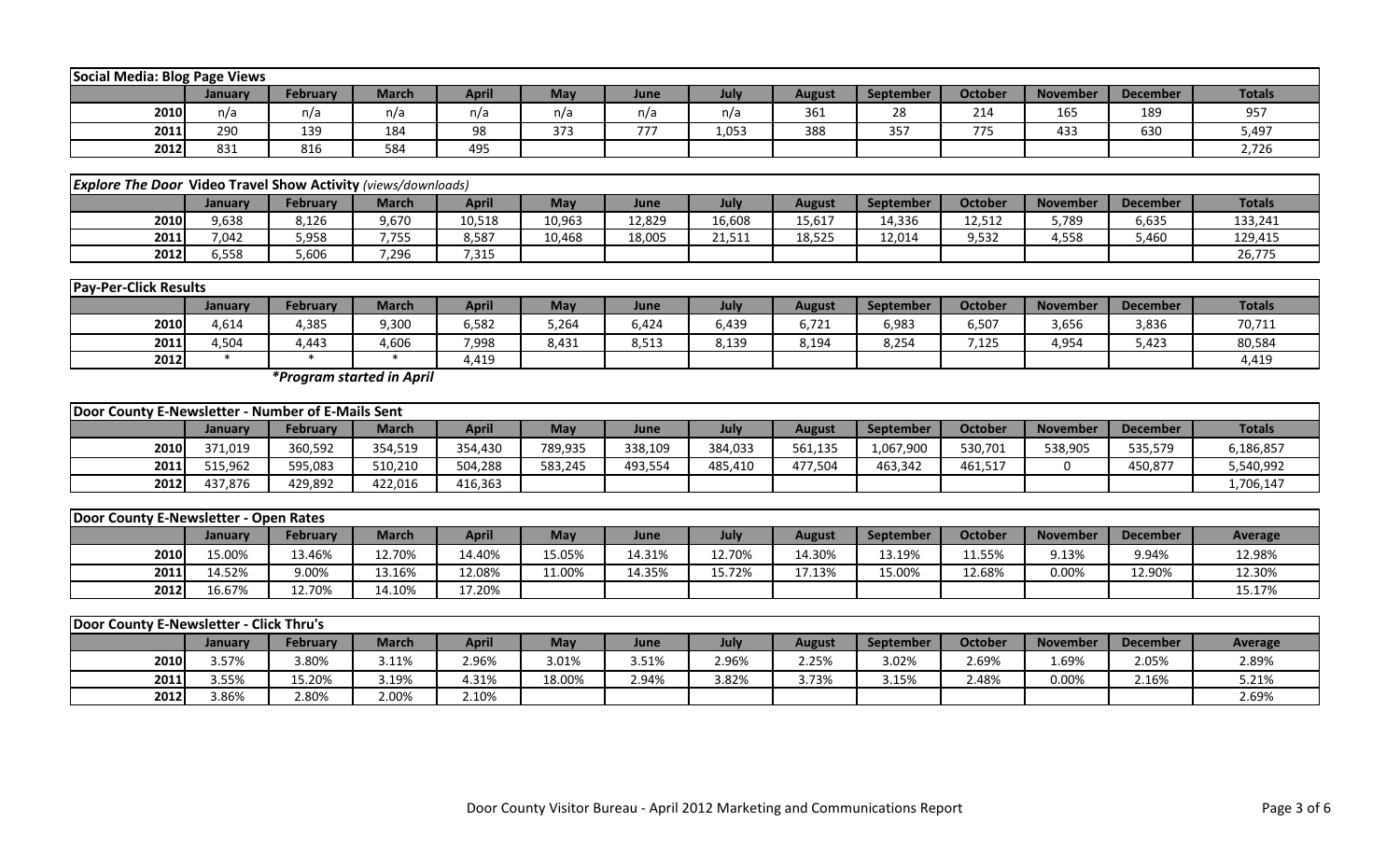| <b>Advertising - Programs &amp; Campaigns</b> |                               |                 |              |                              |            |                                    |           |                                                                         |             |                |                 |                 |              |
|-----------------------------------------------|-------------------------------|-----------------|--------------|------------------------------|------------|------------------------------------|-----------|-------------------------------------------------------------------------|-------------|----------------|-----------------|-----------------|--------------|
|                                               | January                       | <b>February</b> | <b>March</b> | <b>April</b>                 | <b>May</b> | June                               | July      | <b>August</b>                                                           | September   | <b>October</b> | <b>November</b> | <b>December</b> |              |
| 2010                                          | No ads                        | <b>NOR</b>      | NOR/Image    | Image/FOB*                   | Image/FOB* | Image/FOB*                         | Image     | Image/KSD                                                               | Image.KSD** | Image          | $HHN***$        | HHN/NOR****     |              |
| 2011                                          | Image/NOR                     | <b>NOR</b>      | NOR/Image    | Image/FOB*                   | Image/FOB* | Image/LGBT                         | Image     | Image/SDSDC Image/SDSDC Image/SDSDC                                     |             |                | $HHN^*$         | $HHN***$        |              |
| 2012                                          | Image/NOR                     | <b>NOR</b>      | Image        | Image/FOB*                   |            |                                    |           |                                                                         |             |                |                 |                 |              |
|                                               | $*FOB = Festival of Blossoms$ |                 |              | **KSD = Kingdom So Delicious |            | ***HHN = Holidays and Holly Nights |           | **** NOR = Nature of Romance *****SDSDC = So Delicious. So Door County. |             |                |                 |                 |              |
|                                               |                               |                 |              |                              |            |                                    |           |                                                                         |             |                |                 |                 |              |
| <b>Advertising - Gross Impressions</b>        |                               |                 |              |                              |            |                                    |           |                                                                         |             |                |                 |                 |              |
|                                               | January                       | <b>February</b> | <b>March</b> | <b>April</b>                 | May        | June                               | July      | <b>August</b>                                                           | September   | <b>October</b> | <b>November</b> | <b>December</b> | <b>Total</b> |
| 2010                                          | 0                             | 1,009,657       | 996,461      | 5,191,602                    | 7,704,781  | 2,417,705                          | 2,350,861 | 1,497,739                                                               | 9,848,936   | 801,682        | 774,004         | 20,000          | 32,613,428   |
| 2011                                          | ,266,927                      | 1,646,702       | 457,746      | 2,599,887                    | 2,968,615  | 5,147,328                          | 3,936,575 | 15,763,868                                                              | 4,112,438   | 5,509,009      | 4,133,881       | 4,422,281       | 51,965,257   |
| 2012                                          | 603,196                       | 322,727         | 7,058        | 922,717                      |            |                                    |           |                                                                         |             |                |                 |                 | 1,855,698    |
|                                               |                               |                 |              |                              |            |                                    |           |                                                                         |             |                |                 |                 |              |
| Advertising - Media Placed 2012               |                               |                 |              |                              |            |                                    |           |                                                                         |             |                |                 |                 |              |
|                                               |                               |                 |              |                              |            |                                    |           |                                                                         |             |                |                 |                 |              |
|                                               | January                       | February        | <b>March</b> | <b>April</b>                 | May        | June                               | July      | <b>August</b>                                                           | September   | <b>October</b> | <b>November</b> | <b>December</b> | <b>Total</b> |

| <b>Total Paid</b>     | \$9,060 | ، ناس اساب | \$2,894 | \$21,365 |  |  |  |  | \$34,496 |
|-----------------------|---------|------------|---------|----------|--|--|--|--|----------|
| Co-Op Dollars         |         |            |         | SO.      |  |  |  |  |          |
| <b>Barter Dollars</b> | 1,170ه  | \$495      | \$353   | S0       |  |  |  |  | \$2,018  |
| <b>Unpaid Dollars</b> |         |            |         | S0       |  |  |  |  |          |

|                  | <b>Media Marketing Program - Impressions</b> |                 |            |              |           |         |            |               |                  |                |                 |                 |               |
|------------------|----------------------------------------------|-----------------|------------|--------------|-----------|---------|------------|---------------|------------------|----------------|-----------------|-----------------|---------------|
|                  | <b>January</b>                               | <b>February</b> | March      | <b>April</b> | May       | June    | July       | <b>August</b> | <b>September</b> | <b>October</b> | <b>November</b> | <b>December</b> | <b>Totals</b> |
| <b>2010</b>      | 1,017,295                                    | 304,649         | .,562,351  | 1,315,770    | 738,046   | 213,955 | 16,055,478 | 805,595       | 853,768          | 903,207        | 313,088         | 460,000         | 24,543,202    |
| 2011             | l,187,039                                    | 647,731         | 531,435    | 1,478,634    | 257,400   | 301,217 | 18,973,348 | 9,517,655     | 15,249,379       | 1,327,037      | 4,659,189       | 606,261         | 54,736,325    |
| 2012             | 23,227,492                                   | 850,742         | 17,200,525 | 10,142,348   |           |         |            |               |                  |                |                 |                 | 51,421,107    |
| <b>2012 GOAL</b> | 686,394                                      | 512,342         | .146.420   | 2,364,982    | 2,723,495 | 536,449 | 8,060,897  | 2,202,303     | 3,081,286        | 2,813,161      | 1,410,159       | 2,371,251       | 27,909,139    |
| % TO GOAL        | 3384%                                        | 166%            | 1500%      | 429%         | 0%        | 0%      | 0%         | 0%            | 0%               | 0%             | 0%              | 0%              | 184%          |

| Media Marketing Program - Ad Value Equivalency |                |                 |             |           |          |           |           |           |           |          |                 |          |               |
|------------------------------------------------|----------------|-----------------|-------------|-----------|----------|-----------|-----------|-----------|-----------|----------|-----------------|----------|---------------|
|                                                | <b>January</b> | <b>February</b> | March       | April     | May      | June      | July      | August    | September | October  | <b>November</b> | December | <b>Totals</b> |
| 2010                                           | \$37,936       | \$16,443        | \$361,125   | \$67,217  | \$46,351 | \$102,304 | \$421,940 | \$23,316  | \$173,883 | \$24,835 | \$70,052        | \$57,350 | \$1,402,752   |
| 2011                                           | \$74,363       | \$58,692        | \$77,286    | \$50,035  | 58,777   | \$38,525  | \$31,993  | \$103,217 | \$231,817 | \$57,846 | \$94,313        | \$55,145 | \$882,009     |
| 2012                                           | \$794,635      | \$38,569        | \$1,066,547 | \$824,094 |          |           |           |           |           |          |                 |          | \$2,723,845   |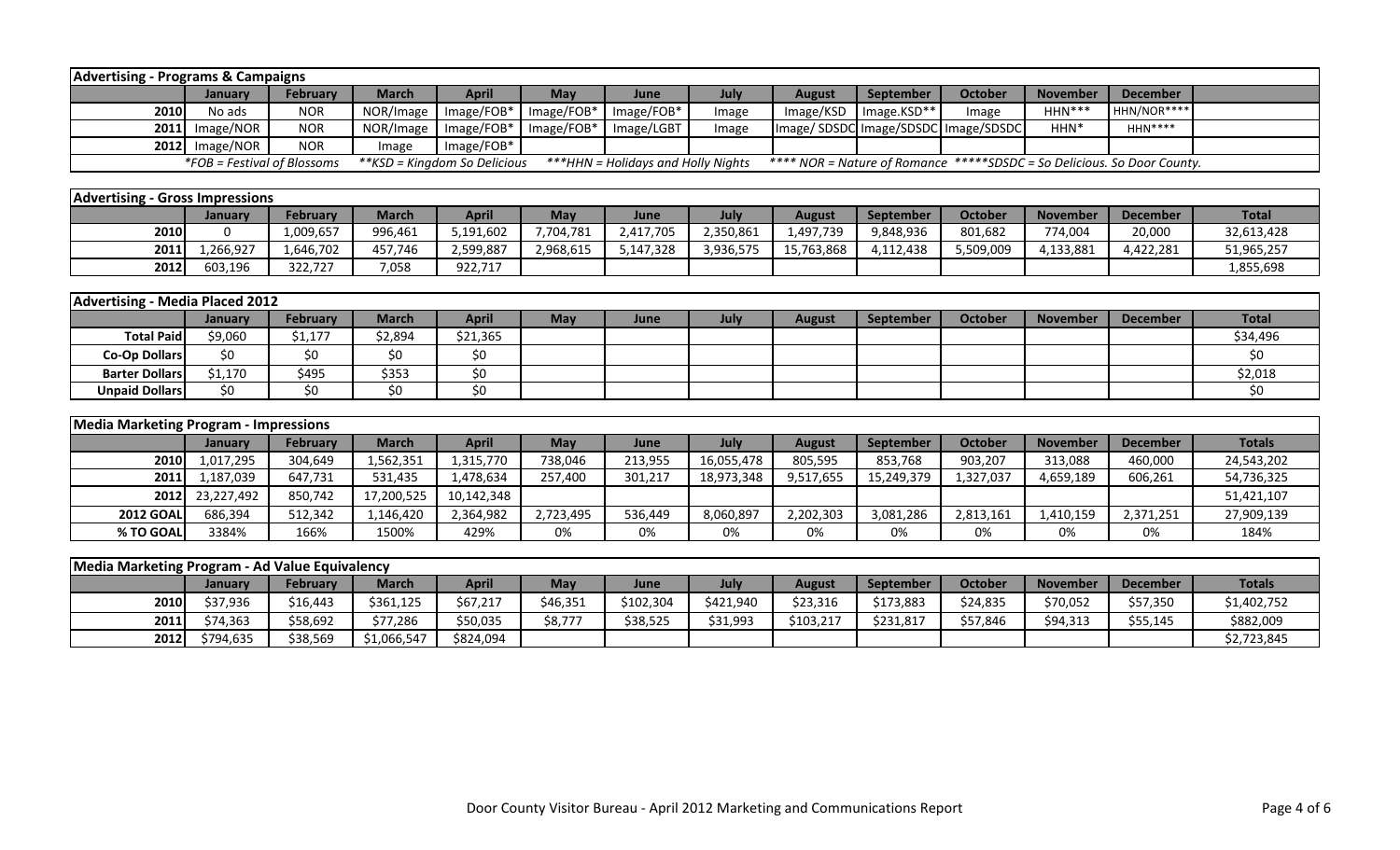| Media Marketing Program - Visiting Journalists     |                |                       |                       |                       |             |                 |                 |                 |                  |                  |                 |                  |                  |
|----------------------------------------------------|----------------|-----------------------|-----------------------|-----------------------|-------------|-----------------|-----------------|-----------------|------------------|------------------|-----------------|------------------|------------------|
|                                                    | January        | <b>February</b>       | <b>March</b>          | <b>April</b>          | <b>May</b>  | June            | July            | <b>August</b>   | September        | <b>October</b>   | <b>November</b> | <b>December</b>  | <b>Totals</b>    |
| 2010                                               | 0              | 12                    | $\mathbf 0$           | $\mathbf 0$           | 14          | 18              | 0               | 0               | 11               | 11               | 0               |                  | 67               |
| 2011                                               | $\mathbf 0$    | 13                    | $\mathbf 0$           | $\mathbf 0$           | 13          | 14              | $\mathbf{1}$    | $\mathbf 0$     | 16               | 18               | $\mathbf{1}$    | $\mathbf 0$      | 76               |
| 2012                                               | $\mathbf 0$    | 16                    | $\mathbf 0$           | 0                     |             |                 |                 |                 |                  |                  |                 |                  | 16               |
| <b>2012 GOAL</b>                                   | $\mathbf 0$    | 14                    | $\mathbf 0$           | $\mathbf 0$           | 14          | 14              | $\mathbf 0$     | 0               | 14               | 14               | 0               | $\boldsymbol{0}$ | 70               |
| % TO GOAL                                          |                | 114%                  |                       |                       | $0\%$       | 0%              |                 |                 | 0%               | 0%               |                 |                  | 23%              |
|                                                    |                |                       |                       |                       |             |                 |                 |                 |                  |                  |                 |                  |                  |
| <b>Media Monitoring - Publicity Value (Cision)</b> |                |                       |                       |                       |             |                 |                 |                 |                  |                  |                 |                  |                  |
|                                                    | January        | <b>February</b>       | <b>March</b>          | <b>April</b>          | May         | June            | July            | <b>August</b>   | <b>September</b> | <b>October</b>   | <b>November</b> | <b>December</b>  | <b>Totals</b>    |
| 2010                                               | \$267,948      | \$162,592             | \$123,631             | \$128,682             | \$717,013   | \$153,716       | \$338,534       | \$207,042       | \$232,090        | \$176,386        | \$166,130       | \$34,037         | \$2,707,803      |
| 2011                                               | \$359,058      | \$94,993              | \$71,452              | \$188,681             | \$1,034,872 | \$428,164       | \$539,777       | \$322,635       | \$421,804        | \$663,977        | \$137,523       | \$242,033        | \$4,504,969      |
| 2012                                               | \$117,144      | \$106,820             | \$204,457             | \$769,968             |             |                 |                 |                 |                  |                  |                 |                  | \$1,198,390      |
|                                                    |                |                       |                       |                       |             |                 |                 |                 |                  |                  |                 |                  |                  |
| <b>Group Tour Contacts</b>                         |                |                       |                       |                       |             |                 |                 |                 |                  |                  |                 |                  |                  |
|                                                    | January        | <b>February</b>       | <b>March</b>          | <b>April</b>          | May         | June            | July            | <b>August</b>   | September        | <b>October</b>   | <b>November</b> | <b>December</b>  | <b>Totals</b>    |
| 2010                                               | 67             | 151                   | 191                   | 21                    | 19          | 36              | 26              | 376             | 169              | 104              | 102             | 82               | 1,344            |
| 2011                                               | 47             | 181                   | 130                   | 198                   | 20          | $\overline{39}$ | 32              | $\overline{27}$ | 343              | $\overline{202}$ | 69              | $\overline{132}$ | 1,420            |
| 2012                                               | $\frac{1}{22}$ | 106                   | 78                    | 4                     |             |                 |                 |                 |                  |                  |                 |                  | 310              |
| <b>2012 GOAL</b>                                   | 48             | 186                   | 134                   | 204                   | 22          | 40              | 33              | 28              | 353              | 208              | 71              | 136              | 1,463            |
| % TO GOAL                                          | 254%           | 57%                   | 58%                   | 2%                    | 0%          | 0%              | 0%              | 0%              | 0%               | $0\%$            | 0%              | 0%               | 21%              |
|                                                    |                |                       |                       |                       |             |                 |                 |                 |                  |                  |                 |                  |                  |
| <b>Group Tour Inquiries</b>                        |                |                       |                       |                       |             |                 |                 |                 |                  |                  |                 |                  |                  |
|                                                    | January        | <b>February</b>       | <b>March</b>          | <b>April</b>          | May         | June            | July            | <b>August</b>   | September        | <b>October</b>   | <b>November</b> | <b>December</b>  | <b>Totals</b>    |
| 2010                                               | 14             | 13                    | 3                     | 8                     | 10          | 4               | 10              | 9               | 17               | 6                | 8               | $\overline{7}$   | 109              |
| 2011                                               | 16             | 13                    | 14                    | 18                    | 20          | 15              | 8               | 30              | 23               | 21               | 14              | 14               | 206              |
| 2012                                               | 26             | 19                    | 10                    | 5                     |             |                 |                 |                 |                  |                  |                 |                  | 60               |
| <b>2012 GOAL</b>                                   | 17             | 14                    | 15                    | 19                    | 21          | 15              | 8               | 31              | 24               | 22               | 15              | 15               | 216              |
| % TO GOAL                                          | 153%           | 136%                  | 67%                   | 26%                   | $0\%$       | $0\%$           | $0\%$           | 0%              | 0%               | 0%               | 0%              | $0\%$            | 28%              |
|                                                    |                |                       |                       |                       |             |                 |                 |                 |                  |                  |                 |                  |                  |
| <b>Meeting/Event Planner Contacts</b>              |                |                       |                       |                       |             |                 |                 |                 |                  |                  |                 |                  |                  |
|                                                    | January        | <b>February</b>       | <b>March</b>          | <b>April</b>          | May         | June            | July            | <b>August</b>   | September        | <b>October</b>   | <b>November</b> | <b>December</b>  | <b>Totals</b>    |
| 2010                                               | 438            | 507                   | 10                    | 19                    | 36          | 20              | 36              | 305             | 42               | 122              | 30              | 23               | 1,588            |
| 2011                                               | 59             | $\overline{71}$       | $\overline{71}$       | 56                    | 280         | 429             | $\overline{29}$ | 235             | 126              | 106              | 130             | 231              | 1,823            |
| 2012<br><b>2012 GOAI</b>                           | 115<br>60      | 45<br>$\overline{72}$ | 52<br>$\overline{72}$ | 30 <sup>°</sup><br>57 |             | 438             | 30              |                 |                  |                  |                 | 236              | $\overline{242}$ |
| % TO GOAL                                          | 192%           | 63%                   | 72%                   | 53%                   | 286<br>0%   | 0%              | 0%              | 240<br>0%       | 129<br>0%        | 108<br>0%        | 132<br>0%       | 0%               | 1,859<br>13%     |
|                                                    |                |                       |                       |                       |             |                 |                 |                 |                  |                  |                 |                  |                  |